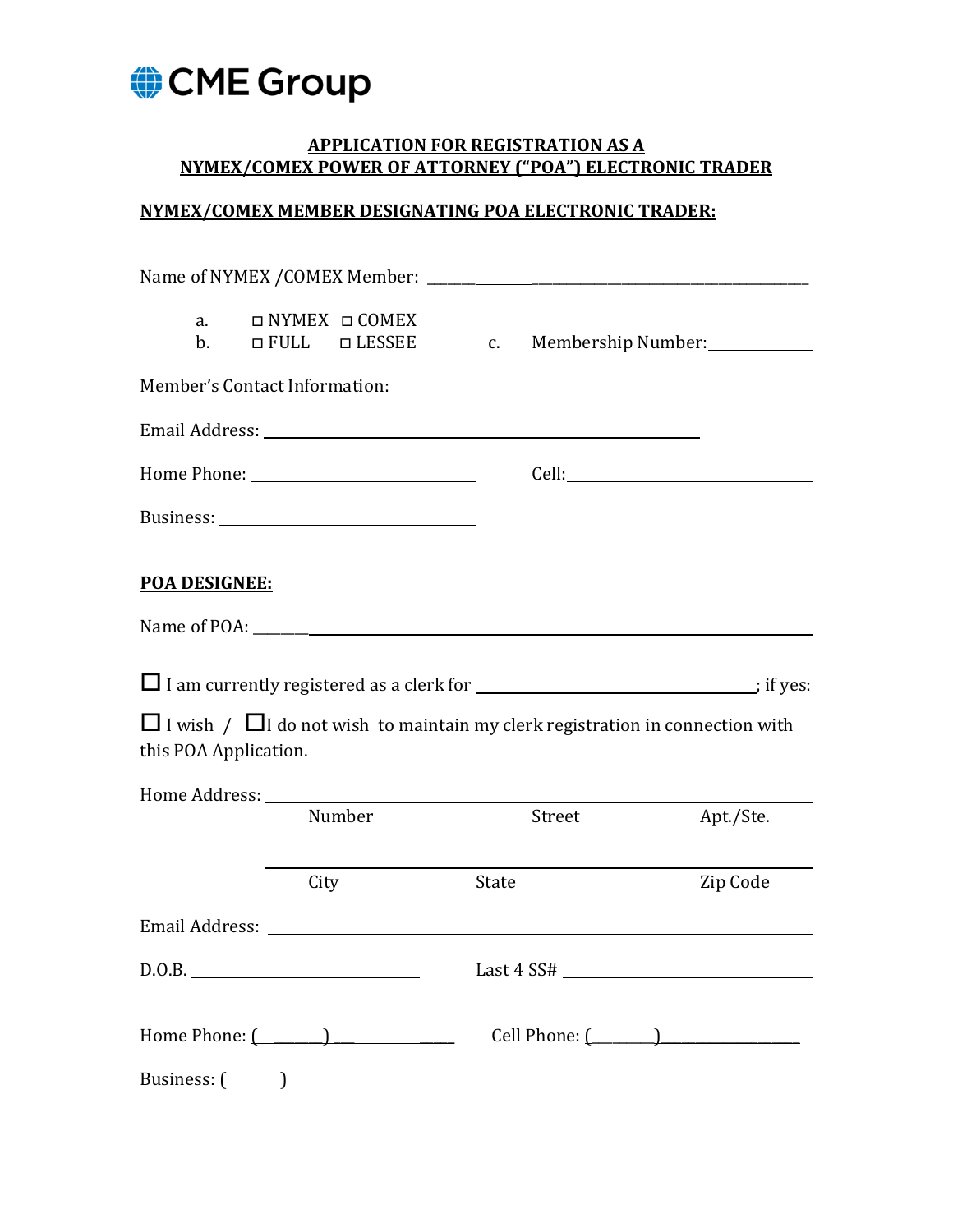By execution of the Application for Registration as a NYMEX/COMEX Power of Attorney ("POA") Electronic Trader ("Application"), I hereby agree to abide by and be subject to the Certificate of Incorporation, By-Laws and Rules of the Exchange as they now exist, and any amendments which may be made thereto in the future.

I certify that all of my statements on the above application are accurate and complete and that I have read and understood all of the provisions contained in the application. I understand that any misstatements, omissions, or false statements in this application will be sufficient cause for revocation of my registrations.

Signature of POA Designee Signature of NYMEX/COMEX Member

**\_\_\_**

 $\overline{\phantom{a}}$ 

Print Name of POA Designee Print Name of NYMEX/COMEX Member